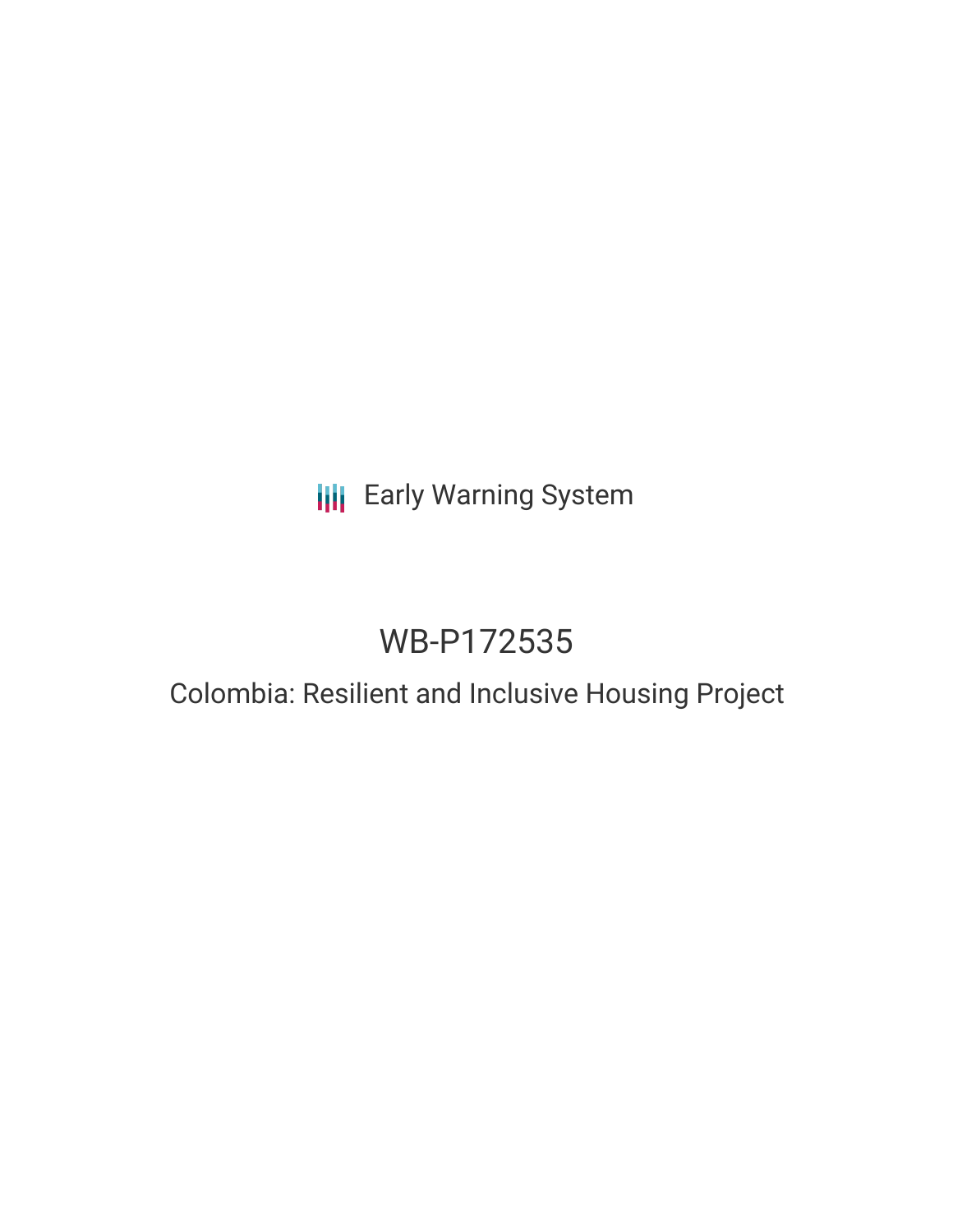

冊

#### **Quick Facts**

| <b>Countries</b>               | Colombia               |
|--------------------------------|------------------------|
| <b>Financial Institutions</b>  | World Bank (WB)        |
| <b>Status</b>                  | Proposed               |
| <b>Bank Risk Rating</b>        | B                      |
| <b>Voting Date</b>             | 2020-11-24             |
| <b>Borrower</b>                | Government of Colombia |
| <b>Sectors</b>                 | Construction           |
| <b>Investment Type(s)</b>      | Fund, Loan             |
| <b>Investment Amount (USD)</b> | \$115.00 million       |
| <b>Loan Amount (USD)</b>       | \$100.00 million       |
| <b>Project Cost (USD)</b>      | \$115.00 million       |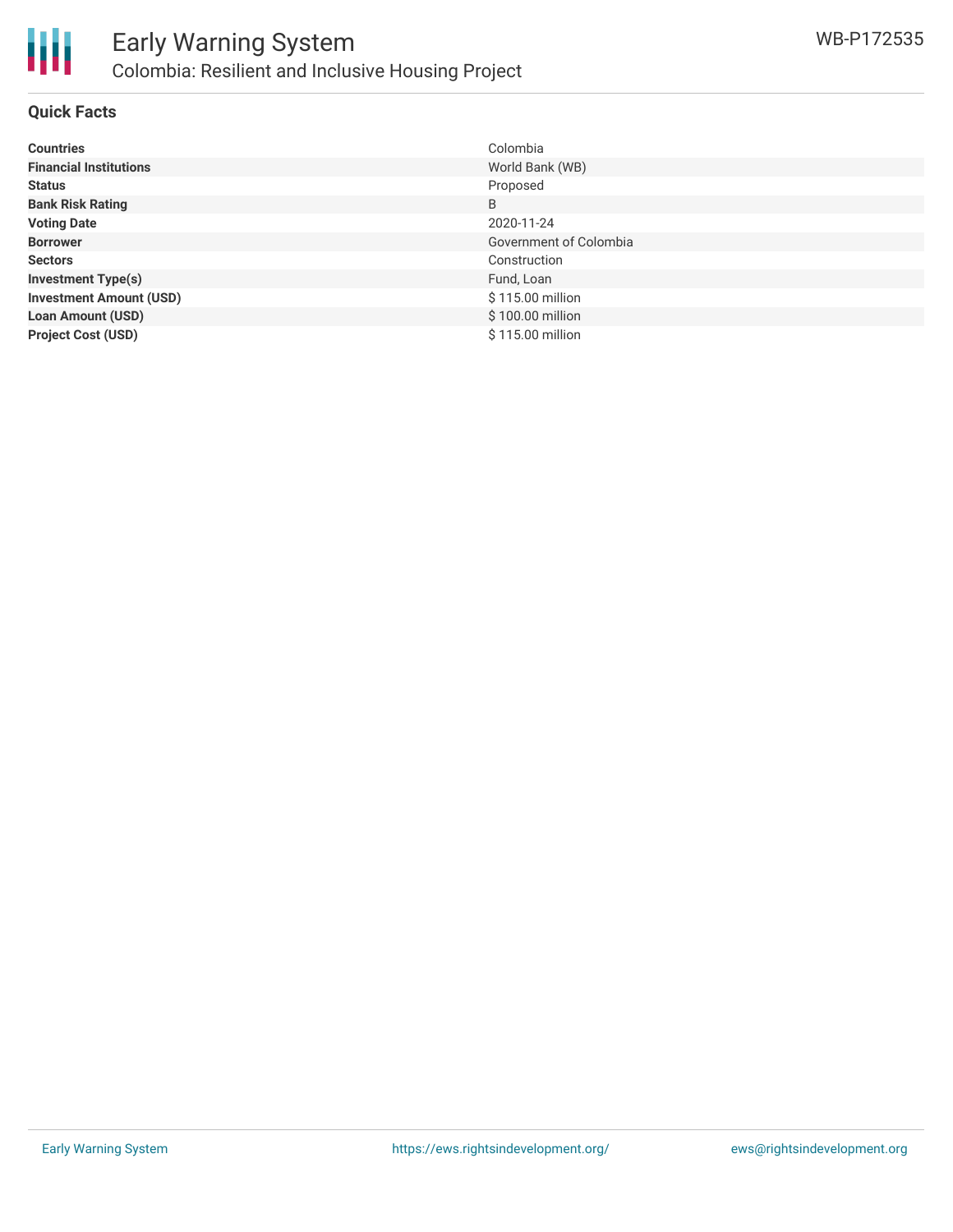

#### **Project Description**

The overall objective of the Project is to support the scaling-up of Colombia's home improvement program CDVD (Casa Digna, Vida Digna). This program aims to assist vulnerable families living in selected areas with the resources they need to upgrade their homes and improve their living conditions.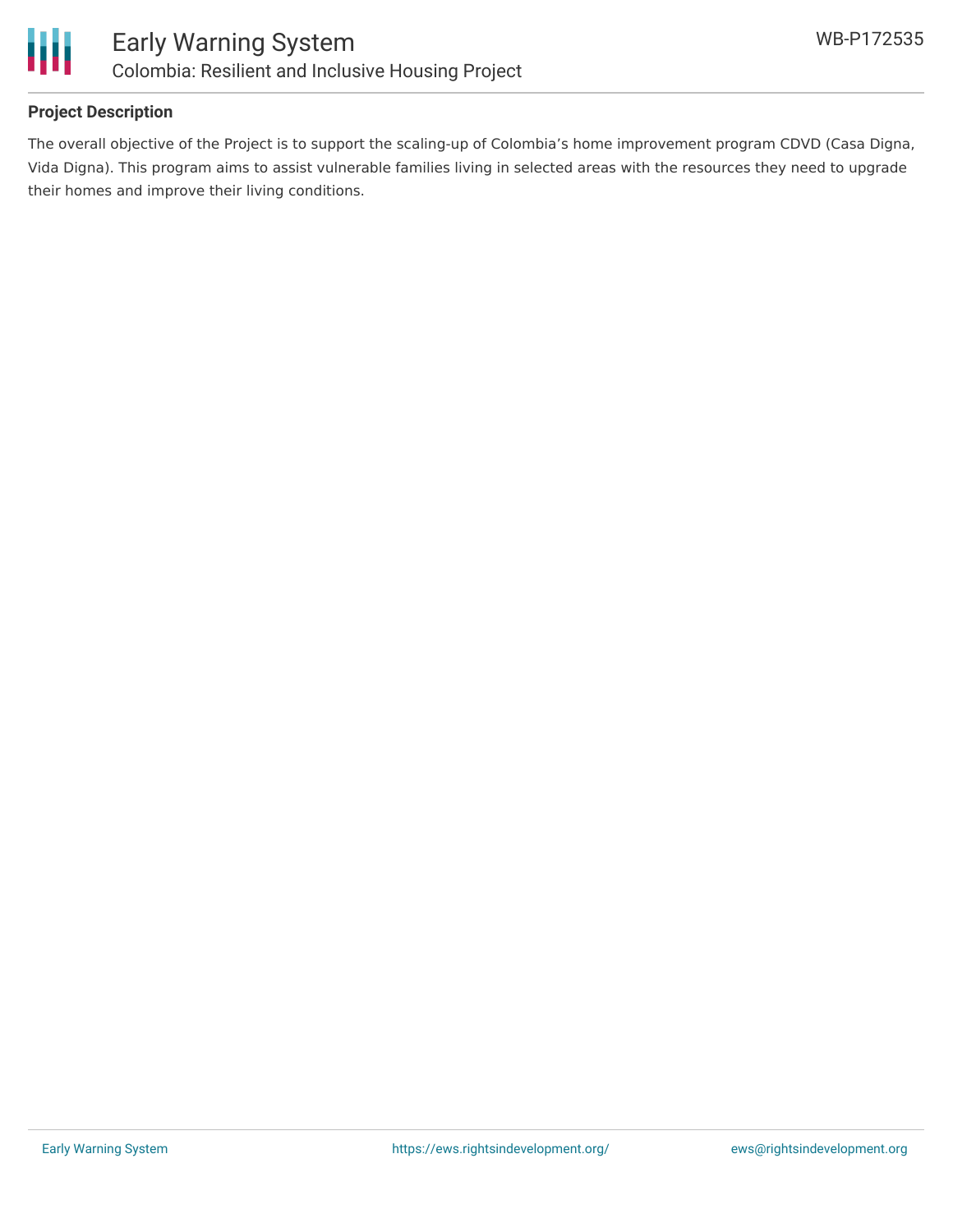

## Early Warning System Colombia: Resilient and Inclusive Housing Project

#### **Investment Description**

World Bank (WB)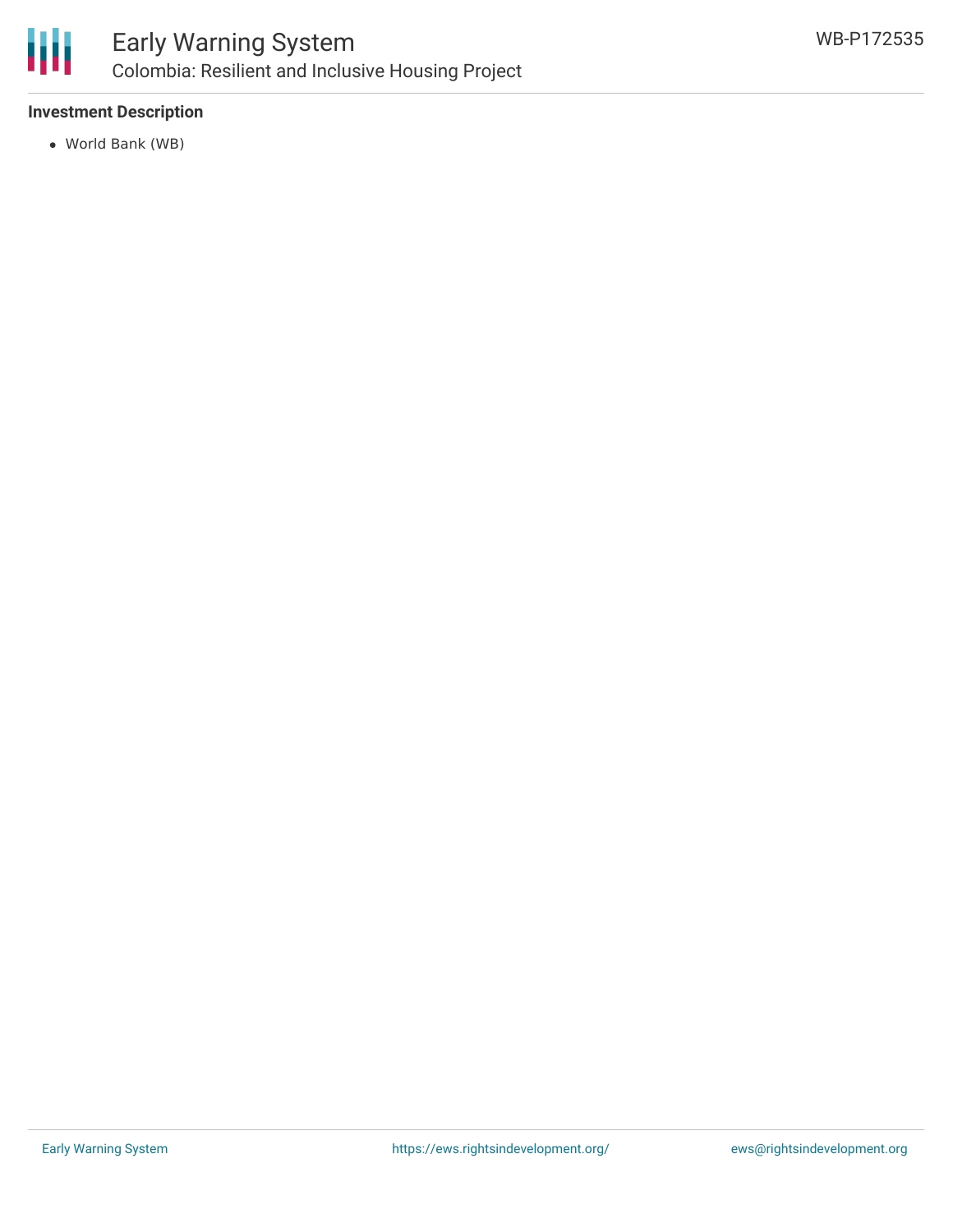

#### **Contact Information**

Borrower/Client/Recipient

Ministry of Economy and Public Credit Alberto Carrasquilla Barrera Minister [lmondrag@minhacienda.gov.co](mailto:lmondrag@minhacienda.gov.co)

Implementing Agencies

Fonvivienda Carlos Ruiz Housing Vice Minister cruiz@minvivienda.gov.co

Ministry of Housing, City and Territory (MVCT) Jonathan Malagon Gonzalez Minister jmalagon@minvivienda.gov.co

Rubith Tuberquia Avendaño Advisor rtuberquia@minvivienda.gov.co

#### ACCOUNTABILITY MECHANISM OF WORLD BANK

The World Bank Inspection Panel is the independent complaint mechanism and fact-finding body for people who believe they are likely to be, or have been, adversely affected by a World Bank-financed project. If you submit a complaint to the Inspection Panel, they may investigate to assess whether the World Bank is following its own policies and procedures for preventing harm to people or the environment. You can contact the Inspection Panel or submit a complaint by emailing ipanel@worldbank.org. You can learn more about the Inspection Panel and how to file a complaint at: http://ewebapps.worldbank.org/apps/ip/Pages/Home.aspx.